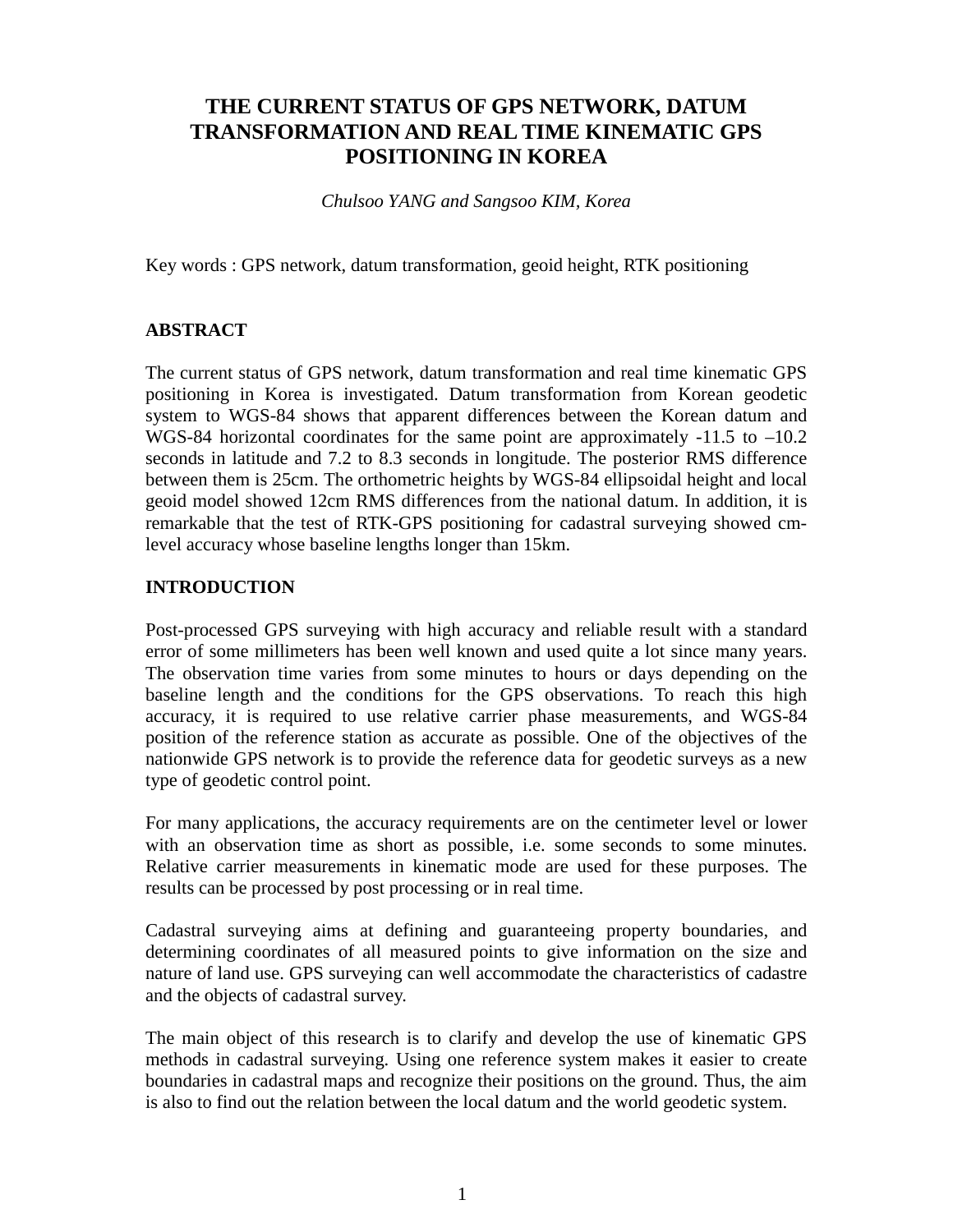## **GPS NETWORK OF KOREA**

Employing GPS positioning requires well-established regional and global geodetic networks. In Korea, precise surveying by GPS has started with the establishment of the first continuously operating observation station in 1994. At the end of 2001, more than 80 permanent GPS stations will be established throughtout the country. The distances among the stations range from 30 km in urban areas to 60km in rural and mountainous areas. The station operated by Korea Astronomy Observatory and another one operated by Korea National Geography Institute have been registered with IGS GPS network as DAEJ and SUWN respectively.



**Figure 1**. Permanent GPS station operated by Korean government.

The stations marked with solid rectangle are operated by the Ministry of Government and Home Affairs, and the stations with circle are operated by the National Geography Institute.

Figure 1 shows current status of the continuously operating GPS stations for geodetic and cadastral surveying established by Korean government. The station is equipped with the latest dual-frequency receiver. A receiver, a modem, a power supply and a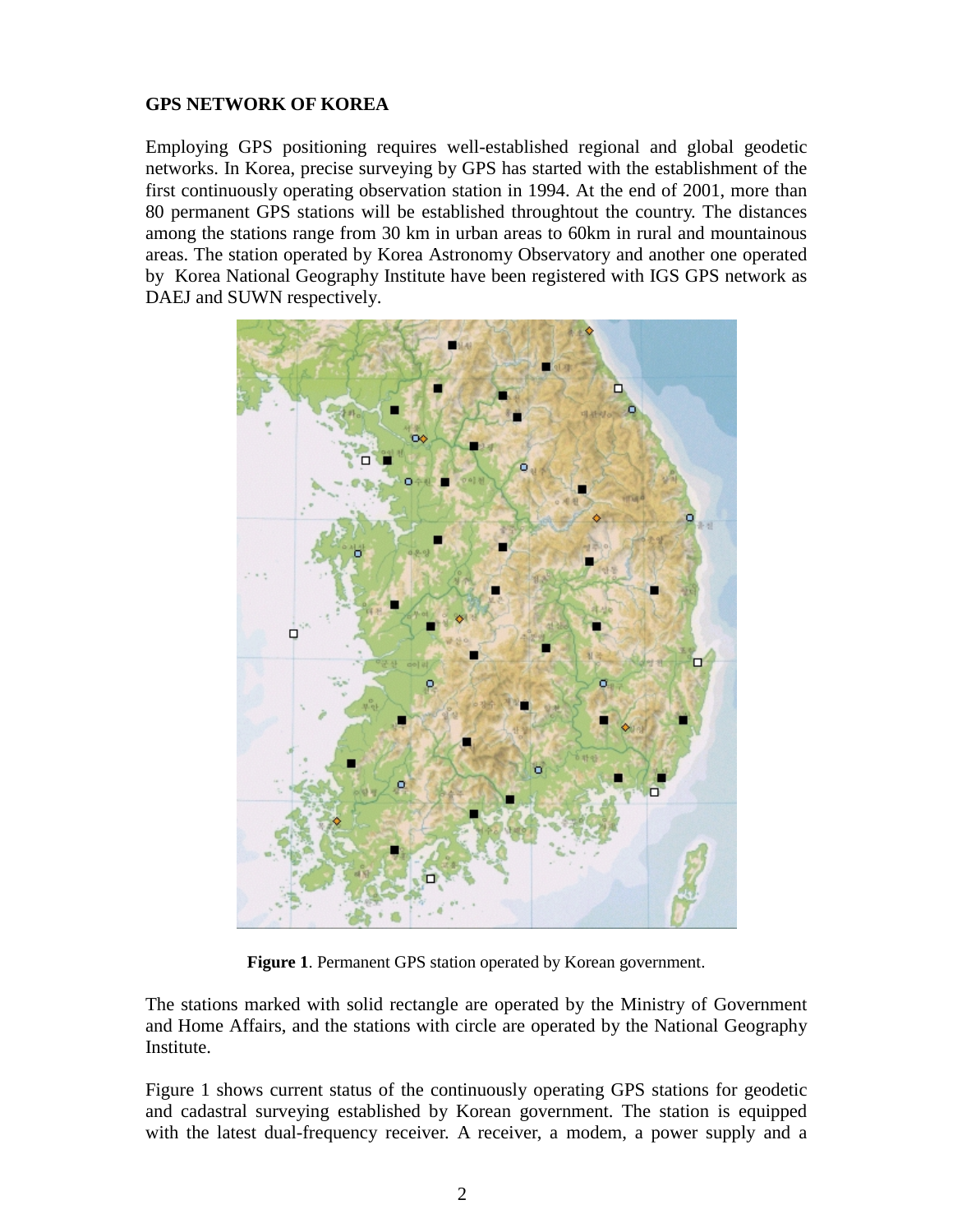tiltmeter are installed inside the pillar. The Ministry of Government and Home Affairs (MOGAHA), Ministry of Science and Technology, and National Geography Institute play cooperative roles in establishing and operating GPS networks. The purpose of the network is to (1) provide single- and dual-frequency data for relative measurements, (2) provide differential corrections for broadcasting to real-time users, (3) monitor the integrity of the GPS system, (4) act as high-precision control points for surveying and monitoring crust movements.

The collected data at each observation station are transferred to the data center with the high-speed modem through public telephone lines. At the data center, the collected data are processed automatically using precise baseline analysis software to estimate 3 dimensional coordinates. Data processing is done repeatedly depending on ephemerides prepared. Calculations of baselines and positions are carried out using the broadcast ephemerides within 3 hours after the data acquisition. Alternative calculations are done to get final results using precise ephemerides prepared by IGS about 11 days later after the observations.

The data will be provided to users in the RINEX (Receiver Independent data Exchange) format via Internet for post-processing. In the near future, it is expected that some of the stations operated by MOGAHA will support RTK-GPS positioning. The network will be the backbone of the newly established precise geodetic network in conjunction with the conventional triangulation network.

# **DATUM TRANSFORMATION**

The Korean Datum employs the Bessel ellipsoid as a reference with its origin fixed at Tokyo, Japan. The datum is different from WGS-84 or ITRF (IERS Terrestrial Reference System) that GPS employs as the reference frame. While the request for the coordinates referenced to the existing datum are still large, demands for the wellaccepted global coordinate systems have been also increasing a lot. Recently, a move to employ ITRF with GRS80 as the reference ellipsoid has been underway in Korea surveying community.

The tie of GPS surveys to existing triangulation monuments and vertical benchmarks enables the the transformation of GPS datum to be resulted in the national datum. It has advantages in establishing minor control points and finding outlying points in local datum since they can be done with efforts much less than when the conventional method is used. This has led us to establish converting processes from a global datum to local ones.

To find the coordinate difference between the datums, 58 triangulation points are used to determine 7 conversion parameters between the Korean datum and WGS-84. The seven parameters are three origin shifts ( $\delta X$ ,  $\delta Y$ ,  $\delta Z$ ), three rotations ( $\omega_X$ ,  $\omega_Y$ ,  $\omega_Z$ ) and a scale factor  $(\delta S)$ . They were estimated by least squares methods. In this process, the geoid height referenced to the local ellipsoid has been calculated on the basis of the datum shift of Tokyo Datum with respect to WGS-84 ( $\delta X = 146.43$ m,  $\delta Y = -507.89$ m, δZ=-681.46m) reported by Geographical Survey Institute of Japan (Tsuchiya and Tsuji, 1996).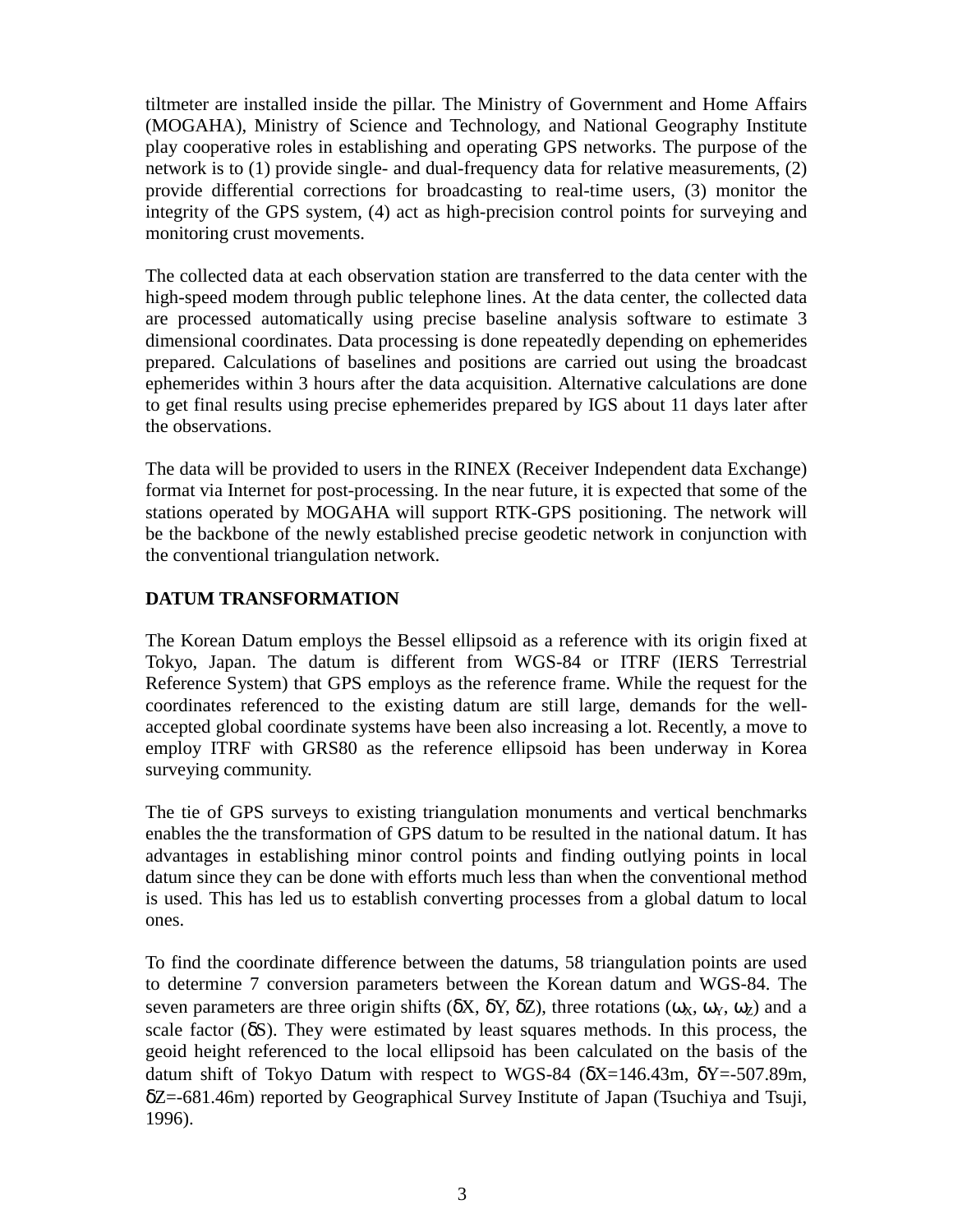The apparent differences between the Korean Datum and WGS-84 horizontal coordinates for the same point are approximately -11.5 to –10.2 seconds in latitude and 7.2 to 8.3 second in longitude (Yang et al., 1998). This corresponds to –360m to –310m in northward and 180m to 210m in eastward shift of Korean datum with respect to WGS-84. The posterior RMS difference between them is 25cm. This accuracy will result in better than 1-PPM accuracy when relative GPS surveying is carried out from the control point with its WGS-84 coordinate obtained by datum transformation. Figure 2 shows computed corrections in latitude (solid line) and longitude (broken line) between WGS-84 and Korean datum, and table 1 shows the estimated seven parameters.

| $\delta X(m)$ |                     | $\delta Y$ (m) $\delta Z$ (m) $\omega_X$ (sec) $\omega_Y$ (sec) $\omega_Z$ (sec) $\delta S$ (PPM) |       |          |          |          |
|---------------|---------------------|---------------------------------------------------------------------------------------------------|-------|----------|----------|----------|
| 125.876       | -479.824   -656.420 |                                                                                                   | 1.844 | $-2.116$ | $-2.020$ | $-6.722$ |

**Table 1.** The estimated seven parameters to transform from Korean Datum to WGS-84.



**Figure 2.** Contour lines of the correction in latitude and longitude to transform from WGS-84 to Bessel (unit in seconds).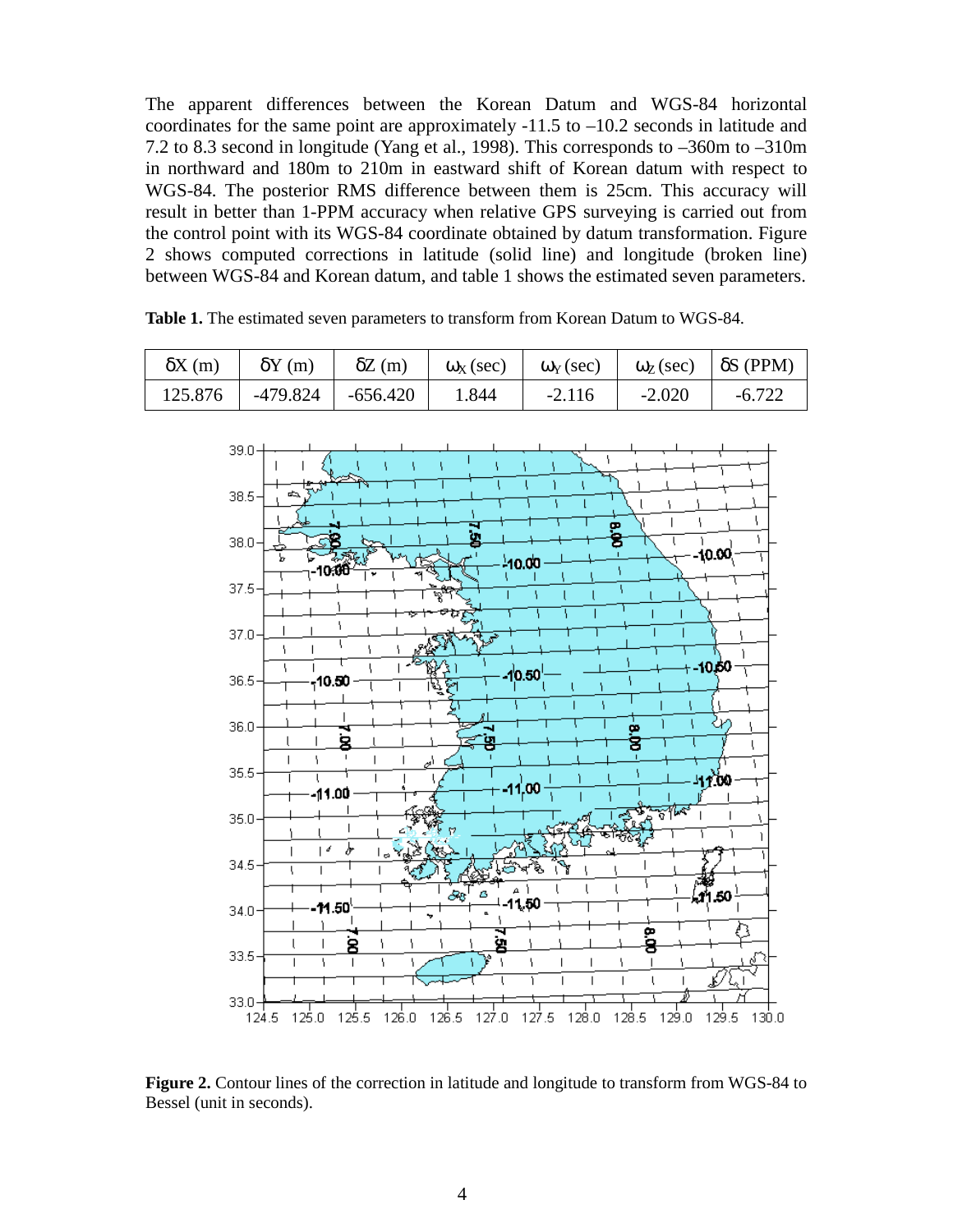The accuracy after transformation depends not only on the transformation formula but also on the internal accuracy of the system. When 7 transformation parameters are estimated for local areas, they are, especially with no constraint in parameters, significantly different from those for the national scale. This is largely due to the combination of outlying points in local datum and distorted local surveying networks.

Geographical latitude and longitude of local datum is influenced by vertical deflections different from those at the Tokyo origin. Thus, fixing rotation is not reasonable because vertical deflections are not uniform from one area to another. Adopting the scale factor from the nation-wide estimation is desirable to have a reference ellipsoid of a consistent size nationwide. Numerical tests with the fixed scale factor give out parameters consistent with the nation-wide parameters. Also, these parameters give sufficiently small residuals at local minor control points.



**Figure 3.** Geoid height differences between GPS/leveling and PNU95. The contour interval is 0.05m and, the leveling points are plotted with the box.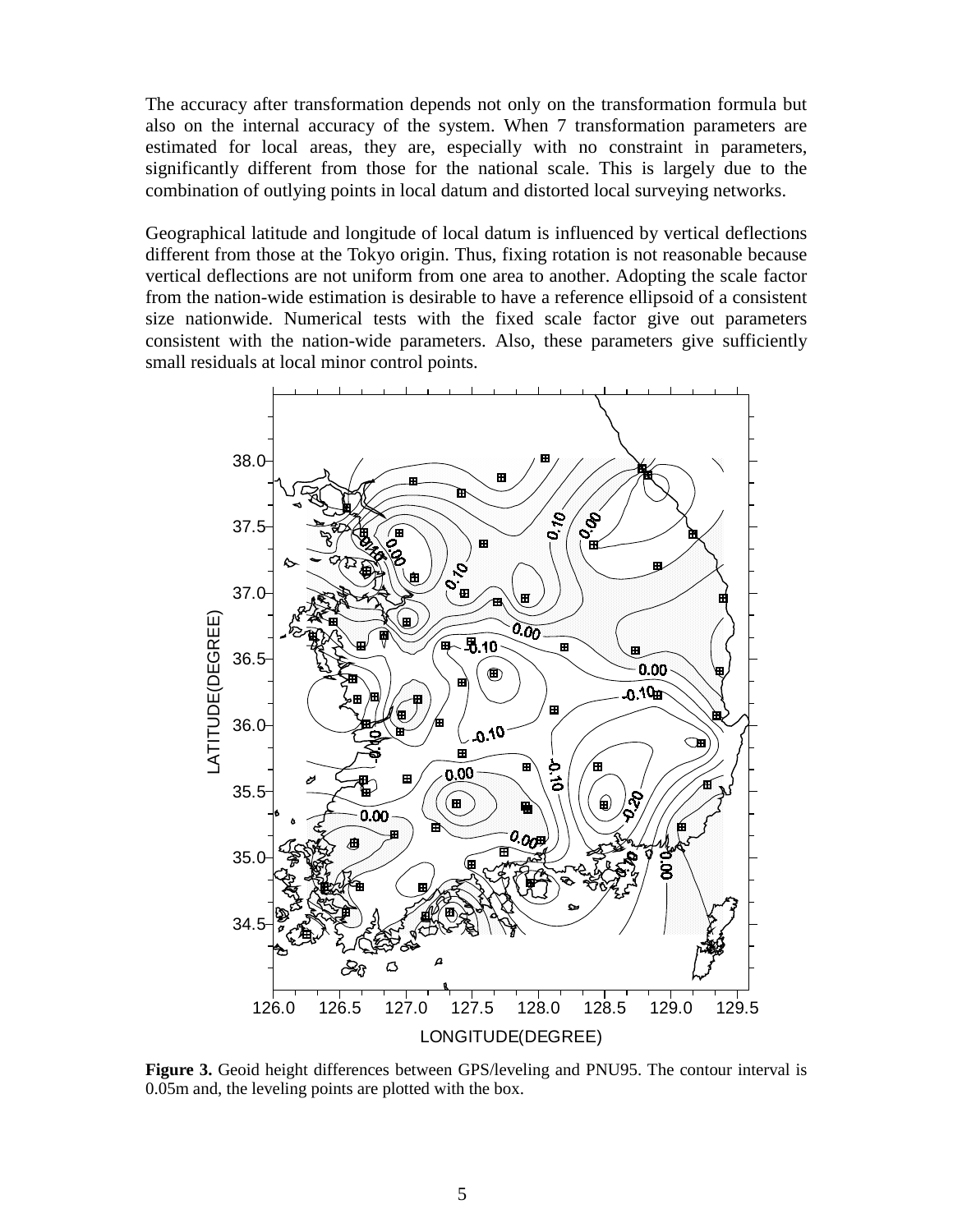## **VERTICAL DATUM**

Heights are related to the reference ellipsoid, whereas conventional leveling related heights to the geoid. No mathematical correspondence can be achieved as the geoid is an irregular surface defined by gravity. In usual, correlation must be established for a number of points in the area between GPS heights and orthometric leveling related to geoid. Interpolation is then carried out to deduce the orthometric heights of points measured by GPS. A greater density of vertical control points is required in an area of topographic irregularity where the geoid is likely to be irregular, as well.

Ellipsoidal heights are given from GPS measurements, and if they are combined with precise local geoid, orthometric heights are easily calculated. This can significantly reduce the efforts to measure the heights by leveling. The accuracy of the calculated orthometric heights depends on the accuracy of the local geoid, and that of the GPS ellipsoidal heights.

Throughout the southern half of the Korean peninsula, a local geoid model is available. The model is calculated with over 5,000 well-distributed and well-controlled gravity measurements, sea surface heights from various altimeters, and a reference Earth gravity model of the OSU91A (Rapp et al., 1991). At 71 well-distributed points, the GPS/geoid heights are compared with orthometric heights from the national vertical datum. The RMS difference is about 12cm. Figure 3 shows the result. In figure 3, the leveling points are plotted with the box, and the geoid height differences between GPS/leveling and PNU95 geoid (Choi et al., 1997) are shown with 5cm interval contour lines.

Although the result is not satisfactory, the differences of geoidal heights are useful in determining elevations in a small area where only one benchmark is available. The pseudoelevations for the area will be closer to the true values than if no geoid model were used and a single point were held fixed. The geoid is relatively smooth and elevations within 10km x 10km area can be determined 3cm or better in flat area.

#### **PERFORMANCE TEST OF RTK-GPS POSITIONING**

For high productivity in positioning and for high precision navigation, it is necessary to obtain the results from the GPS observations in real time. To perform RTK positioning a communication link is needed for the transmission of data from the reference receiver to the rovers. Real time implies that the computations of the positions generally are performed directly inside the rovers. The relatively large amount of transmitted data requires a transmission rate in the order of 2400-9600 bps. In general, we are only allowed to transmit data with a maximum power of 1.0 W in a specific narrow frequency range without a license. Unfortunately this power is only sufficient for about 2-5 km on land, depending on a number of circumstances, e.g. the topography, buildings and vegetation.

The problems for real time use today are finding a suitable communication link and handling the difficulties arising from longer distances to the reference station. At this point, the first test with carrier phase measurements in real time (RTK-GPS) using a radio link for the data transmission was performed. The radio link used for broadcasting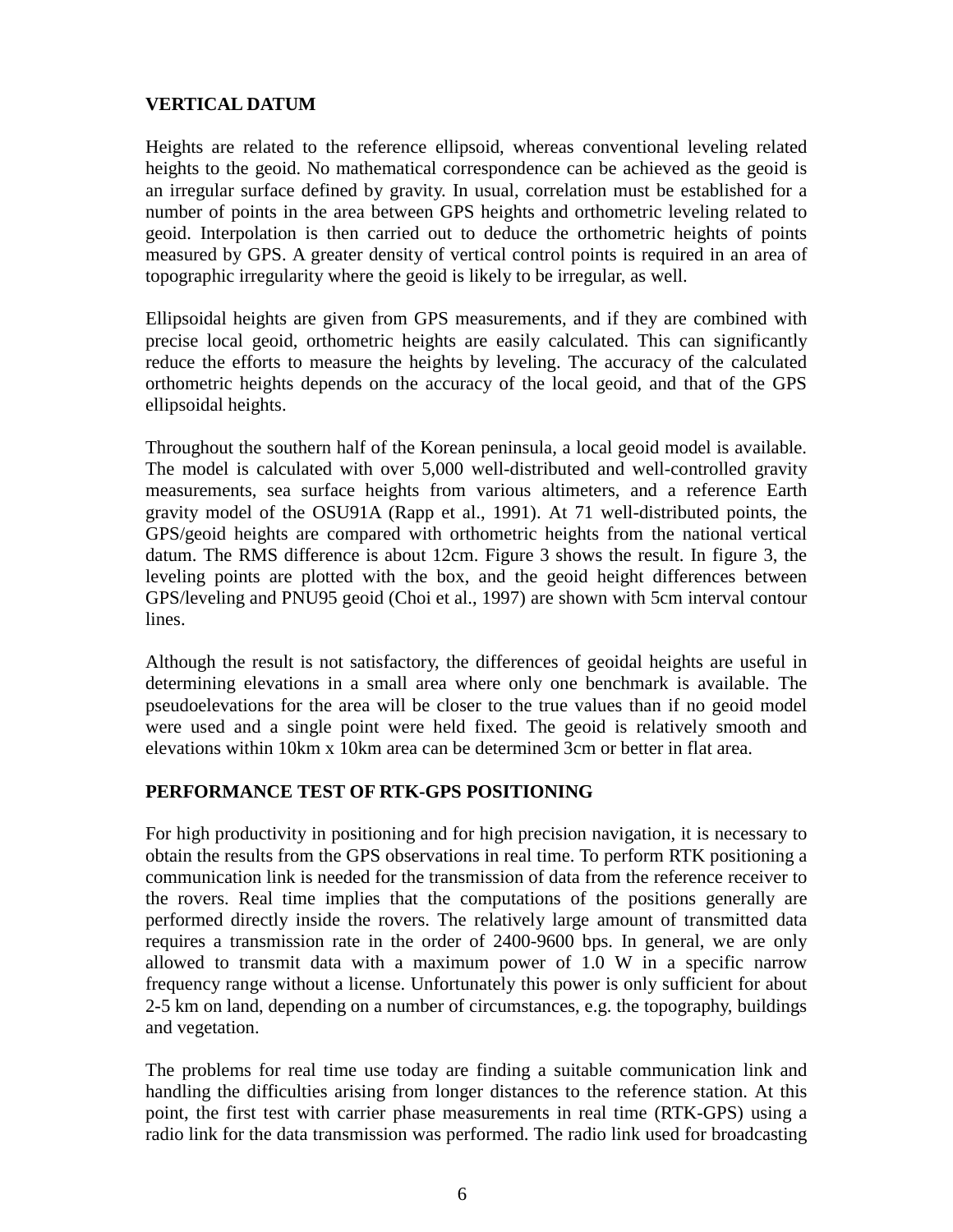carrier phase measurements is cellular radiotelephone system. The capacity of the system has much higher data rate, 19200 bps, sufficient for carrier phase data transmission.

During RTK surveying one receiver is being placed on a point with a known position (a reference station) and one or more mobile receivers (rovers) are moved to objects or along paths which are to be positioned. In order to get an impression of the accuracy and On-The-Fly initialization on long distances from the reference station, several performance tests were carried out with rover antenna attached on 5-rpm rotating table (Figure 4). Thus the position obtained is a circle of nearly constant radius if sufficient accuracy is achieved. Figure 5 shows one of the results with reference-rover separation of 15km. It is remarkable that, regardless of the separation up to 15 km, agreements on rover position within two-centimeter level were found.



**Figure 4**. Rotating table used for the RTK-GPS test.



**Figure 5.** Positions of the rover on the rotating table obtained at 1-second interval. The distance between the reference and the rover is 15 km.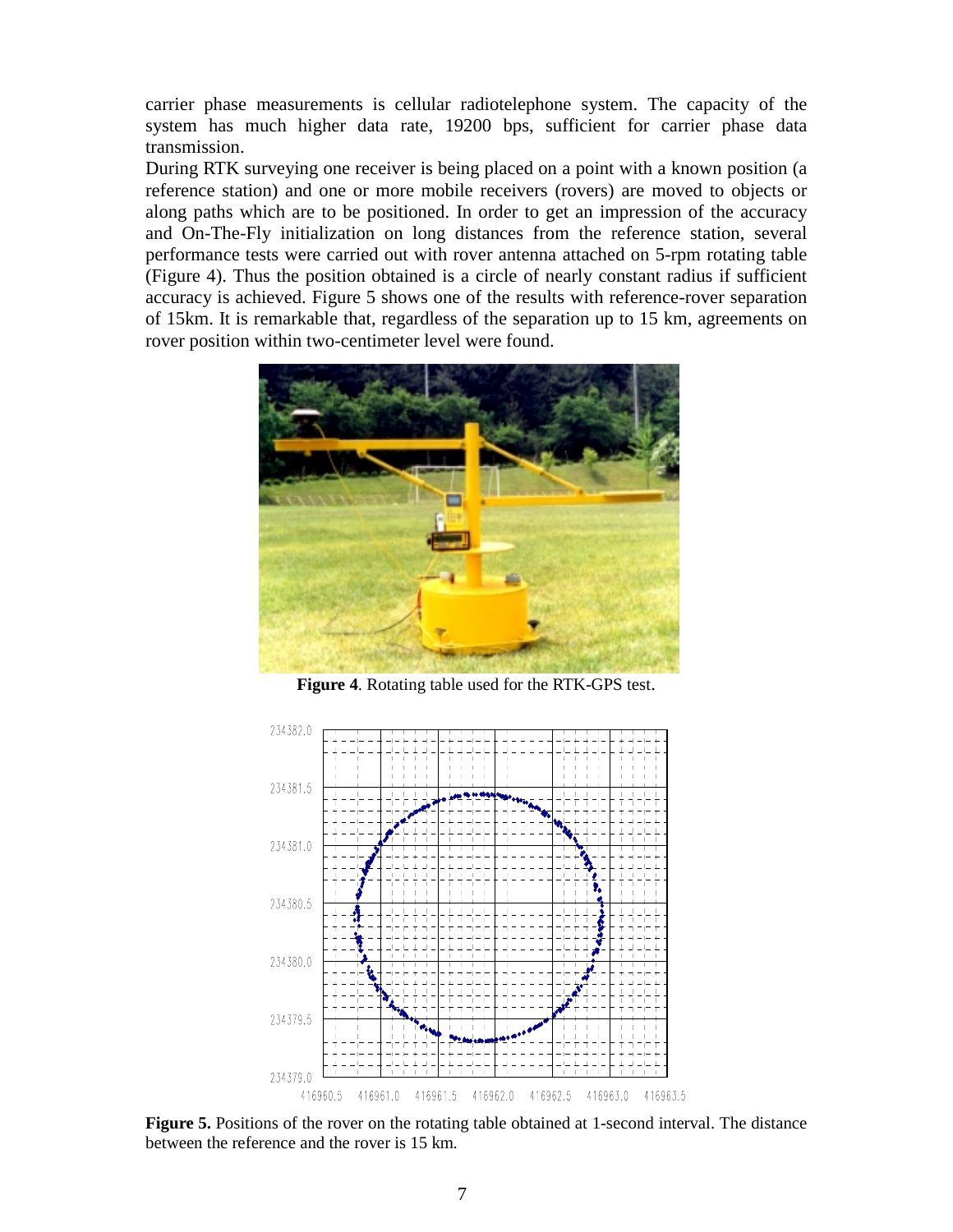## **CONCLUDING REMARKS**

To utilize GPS positioning, well-established control networks and associated procedures are required. Then, coordinates of surveying points with sufficient accuracy can be easily measured. In addition, the derivation of the consistent relationship between the existing national datum and WGS-84 must be one of the most important tasks.

Several performance tests to confirm validity of GPS showed that GPS is effective not only in surveying geodetic control points but also in surveying cadastral control points. Even in urban area intermingled with buildings, over 95% of the observations on cadastral supplementary control points surveyed using a rapid static technique have good correspondences with the results obtained by EDMs and theodolites. In case of boundary relocation survey, a stop-and-go method in rural area for 7-10 seconds occupation showed 85% of observations have good results (Yang et al.,1997).

However, it is found that the transformed results have different residuals, depending on data distribution, their qualities and sizes of test area. Therefore, more efforts must be made to provide a standard for datum transformation and associated procedures that will result in adequate and consistent accuracy over the country.

Today, there is already a network of permanent reference stations for DGPS broadcasting. The repeatability of differential GPS positioning based on GPS network of Korea is better than RMS of 1m in horizontal and 2m in vertical in these tests. In the near future, the Korean network of permanent reference stations for GPS will support RTK surveying by using virtual reference station concept.

#### **REFERENCES**

- Choi, K. S., J. H. Kim, and C. S. Yang, 1997, PNU95 Geoid, The Korean Journal of Geophysical Research, Vol.25, No.1.
- Rapp, R.H., Y.M. Wang, and N.K. Palvis, 1991, The Ohio State 1991 geopotential and sea surface topography harmonic coefficients models. Rep. No. 410, Dept. of Geodetic Sci. and Surveying, 94pp., The Ohio State Univ., Columbus, Ohio.
- Tsuchiya, A. and H. Tsuji, 1996, Introduction to GPS Surveying (In Japanese), 376pp. Japan Surveying Association, Tokyo, Japan.
- Yang. C.S., et al., 1997, Test of Cadastral Survey by Use of GPS (In Korean), Technical Report of Cadastral Technology Research Institute, 110p, Korea Cadastral Survey Corporation, Seoul, Korea.
- Yang, C. S., K. J. Cho, and J. H. Kim, 1998, Datum Transformation between Korean Geodetic System and WGS-84 (In Korean), J. of the Korean Society of Cadastre, Vol.12, No.1.